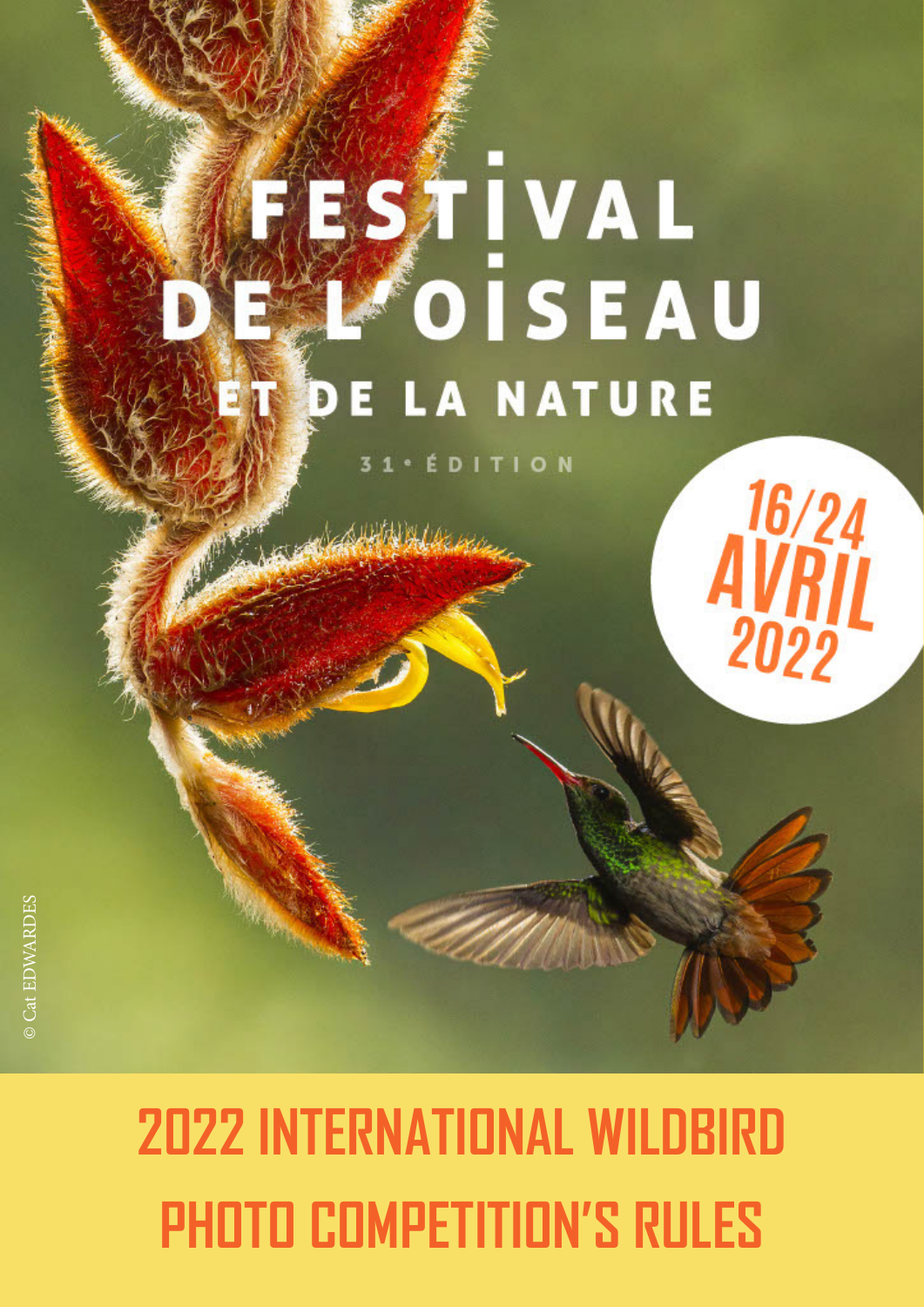

Since 1991, **the Bay of Somme,** internationally recognized as a **major spot on the migratory routes**, celebrates the return of spring and birds with the **Bird and Nature Festival**.

Nine days of exciting activities to watch, marvel, learn and educate!

Every year, the Bird and Nature Festival launches its international wildbird photo competition.

It will result in an exhibition during the event, whose **31th edition will be held from 9 to 18, April 2022.**

# TERMS OF ENTRY

**This online competition is open to everybody, amateur and professional photographers, of whatever nationality.** The Festival's team and the jury members are not allowed to join in.

*This competition is an ethical contest : The participant guarantee that the images they submit have been shot in full compliance with laws related to the preservation of wildlife. They are expected to keep in mind the well-being of the birds and their environment, and to avoid injury or distress to the birds or destruction of their habitat. Pictures of domesticated, trained or captive bird, photos showing stressed or harassed bird, photographs taken at nest with macro lenses; birds of prey lured with live bait or nocturnal birds taken at night with a flash, are prohibited.* 

#### 2022 CATEGORIES

**5 categories aiming at photographers over 18 and one special dedicated to young photographers aged 15 to 17 years-old :** 

**BIRD PORTRAIT:** An image that best captures the character of the subject bird and its distinctive features.The subject can be photographed in close-up or whole, single or group.

**BURSTING COLORS:** Nature offers a sublime mosaic of colors (colors of the subject (s), light, environment), up to you to share it with us!

**BIRDS RELATIONSHIPS:** The bird can be photographed with another subject of the same species or not, or any other animal species.

**BIRD IN ACTION:** The photograph will be more than just an illustration of behavior. It will catch one or more birds in action. The evident vitality and energy of the photograph will be an asset.

**ARTISTIC VISION OF BIRD:** The creativity of the photographer must transform the mundane into a contemplative and artistic interpretation and offer a new perspective on the bird.

YOUNG TALENT: Category dedicated to 15-17 years-old (legal age as of Dec. 2nd, 2021 at midnight), and with a unique theme wildbird.

**Except for the category «Young Talent», the Jury reserve the right to change the category of an image if it seems more appropriate.**

# TECHNICAL CONSTRAINTS AND DIGITAL DIREC-TIVES

#### **Files shall be submitted in:**

- JPEG format
- free of margin, frame or signature
- 3:2 ratio
- exactly 3,500 pixels on its longest side (the shortest side should be of about 2,333 pixels)

#### **Are allowed** :

Numerical settings such as tone and contrast, brightness and darkness adjustment, cropping, sharpening, black-and-white processing, noise reduction, localized retouching

#### **Are allowed only in the Artistic Vision of Bird category** :

HDR, focus stacking and multiple exposures taken in the same place at the same time provided that the latter do not mislead the viewer and that this is indicated in the field «Date, location and shooting conditions» when submiting files.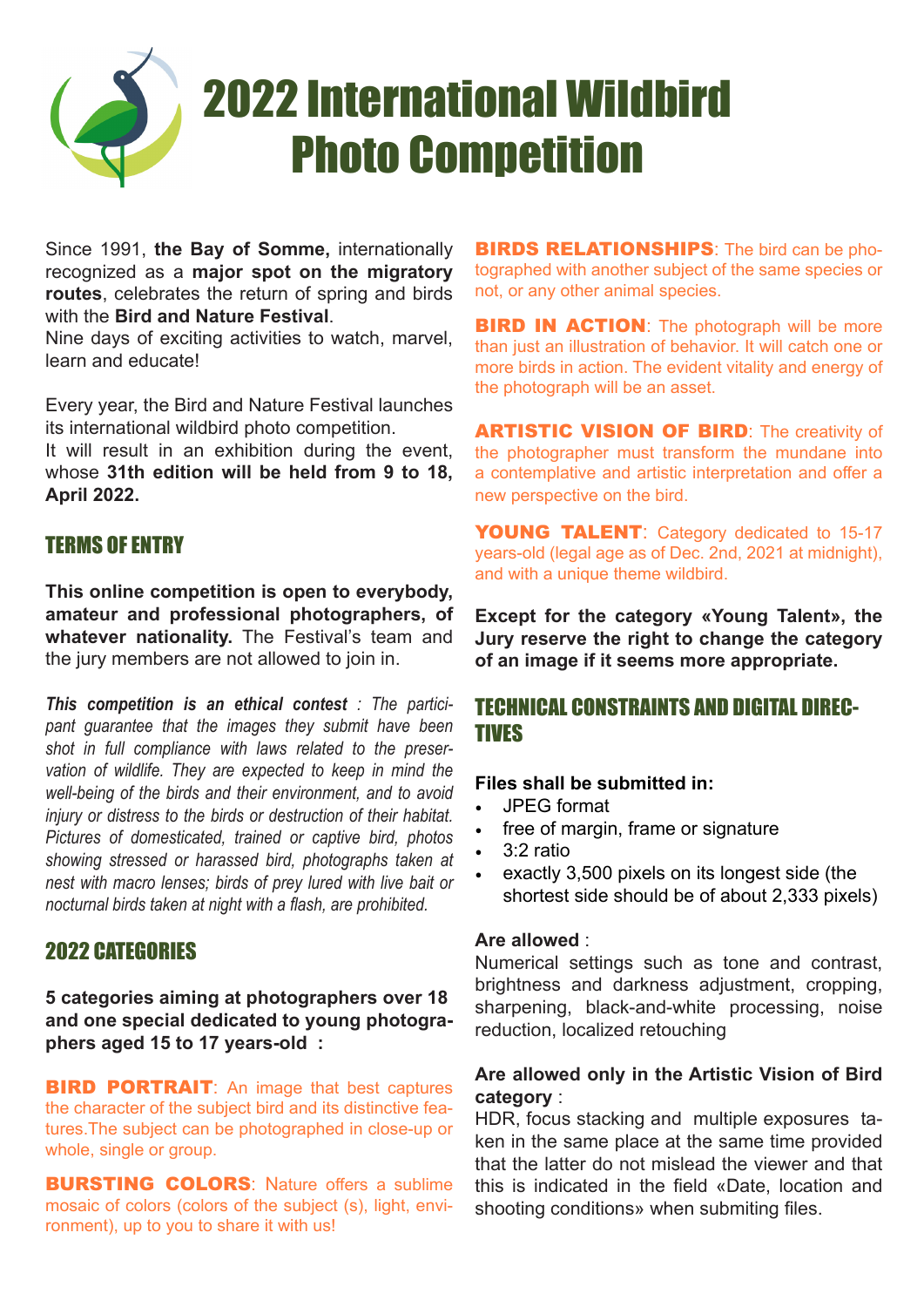**However, adding and deleting objects is prohibited.**

# HOW TO ENTER ?

Registrations are open **fromSeptember 1st 10am to December 1st, 2021 midnight (Paris time)** 

**You must register and submit your pictures online on the Festival website at this address:**  https://www.festival-oiseau-nature.com/ concours/en/concours-photo-international/

Participants send their files at their own expense and risk through the site. The uploaded photos will be visible from their account and a confirmation will be sent to the email address provided (remember to check your spam box!)

*The personal data will only be used to contact the participant, and will not be transferred to any other third party.*

**Regarding the categories reserved to photographers over 18:** 

Each participant may submit a maximum of 10 photographs, either in the same or several categories. Registration fees: €2 / photo

*Payment will be made online with a debit or credit card or via Paypal. (This is a competition and not a commercial lottery, the participation fee will not be refunded).*

#### **Regarding the category for photographers aged 15 to 17 years:**

Each participant must have the permission of a parent or guardian to enter. They may submit up to 5 photos. No registration fees for this category.

Entering selected or award-winning picture from a previous edition of the competition is forbidden. A picture can compete in only one category.

# THE JURY

**All photographs will be submitted online to a jury composed of photographers, naturalists and ornithologists, in December.** 

**This same jury will meet on 13 and 14, January , 2022 to choose the photos to be exhibited during the Festival and to designate the winners.** The Jury will proceed in accordance with the rules of anonymity.

After the end of deliberations, the winners will be notified by e-mail and invited to send TIFF (8-bit) or JPEG high resolution at 300 dpi, and RAW or original files. These files must be provided by email return. If it turns out that a winning image has not complied with these rules, it will officially be downgraded.

Results will be communicated to the participants by email before the end of January, and will be published on the Festival's website and social networks.

The jury's decisions are final.

# PRIZES AND AWARD CEREMONY

Prizes can not be the object of a counterpart in cash nor of whatever nature and are not transferable.

- A **Grand Prix** to the overall winner awarded with an amount of €1,500
- A **1st Prize in each category** awarded with an amount of €800
- A **1st Prize for the category «Young Photographers»** awarded with with an amount of 500€
- A **Public Prize** to the picture which has totalized the more votes from the visitors of the exhibition, awarded with an amount of  $€500$ .

#### **Each winner will be invited to the Award Ceremony. It will be offered for 2 persons:**

1 night hotel with breakfasts / a return train ticket Paris-Abbeville-Paris (SNCF) or the equivalent in cash\* / a meal with nominated entrants (directors, producers and photographers).

(\* Travel expenses will be reimbursed after the Festival on this basis by bank transfer.)

Prizes will be awarded to winners within a maximum of 8 months by bank transfer.